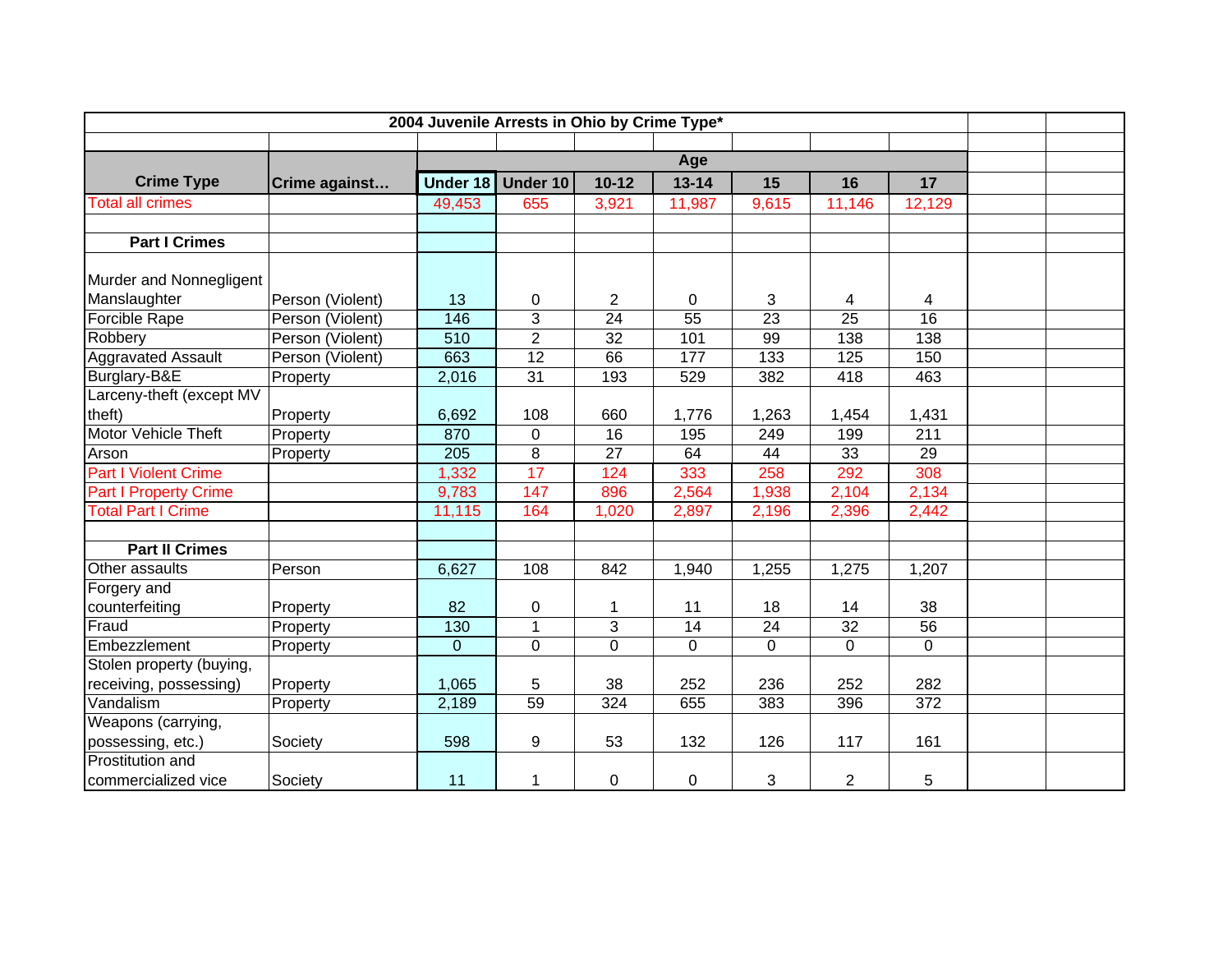| Sex offenses (except       |                      |          |                  |                 |                         |                  |       |                         |  |  |  |
|----------------------------|----------------------|----------|------------------|-----------------|-------------------------|------------------|-------|-------------------------|--|--|--|
| forcible rape and          |                      |          |                  |                 |                         |                  |       |                         |  |  |  |
| prostitution)              | Person               | 332      | $\overline{7}$   | 59              | 111                     | 87               | 40    | 28                      |  |  |  |
| Drug abuse violations      | Society              | 3,477    | 49               | 45              | 454                     | 586              | 981   | 1,362                   |  |  |  |
| Gambling                   | Society              | 13       | 3                | $\overline{0}$  | 3                       | $\overline{2}$   | 4     |                         |  |  |  |
| Offenses against family    |                      |          |                  |                 |                         |                  |       |                         |  |  |  |
| and children               | Person               | 1,292    | 12               | 125             | 331                     | 268              | 270   | 286                     |  |  |  |
| Driving under the          |                      |          |                  |                 |                         |                  |       |                         |  |  |  |
| influence                  | Society              | 269      | 6                | 1               | $\overline{\mathbf{4}}$ | 8                | 68    | 182                     |  |  |  |
| Liquor laws                | Society              | 2,764    | $\overline{14}$  | 19              | 254                     | 423              | 807   | 1,247                   |  |  |  |
| Drunkenness                | Society              | 157      | $\mathbf{1}$     | $\mathbf 0$     | $\overline{22}$         | $\overline{24}$  | 36    | 74                      |  |  |  |
| Disorderly conduct         | Society              | 3,611    | 35               | 332             | 1,043                   | $\overline{748}$ | 757   | 696                     |  |  |  |
| Vagrancy                   | Society              | 10       | $\mathbf 0$      | 0               | 1                       | $\mathbf 0$      | 5     | $\overline{4}$          |  |  |  |
| All other offenses (except |                      |          |                  |                 |                         |                  |       |                         |  |  |  |
| traffic)                   |                      | 11,932   | 166              | 891             | 2,957                   | 2,436            | 2,717 | 2,765                   |  |  |  |
| Suspicion                  |                      | 16       | 0                | $\mathbf 0$     | 6                       | 6                | 1     | 3                       |  |  |  |
| Curfew and loitering law   |                      |          |                  |                 |                         |                  |       |                         |  |  |  |
| violations                 | Society              | 2,257    | 6                | 86              | 532                     | 446              | 580   | 607                     |  |  |  |
| Runaways                   | Not a crime          | 1,506    | $\boldsymbol{9}$ | 82              | 368                     | 340              | 396   | 311                     |  |  |  |
| <b>Total Part II Crime</b> |                      | 38,338   | 491              | 2,901           | 9,090                   | 7,419            | 8,750 | 9,687                   |  |  |  |
|                            |                      |          |                  |                 |                         |                  |       |                         |  |  |  |
|                            |                      |          |                  |                 |                         |                  |       |                         |  |  |  |
|                            |                      |          | Age              |                 |                         |                  |       |                         |  |  |  |
| <b>Drug Crimes**</b>       | <b>Drug Type</b>     | Under 18 | Under 10         | $10-12$         | $13 - 14$               | 15               | 16    | 17                      |  |  |  |
| Drug abuse:                |                      |          |                  |                 |                         |                  |       |                         |  |  |  |
| sale/manufacturing         |                      | 371      | 23               | 5               | 54                      | 65               | 99    | 125                     |  |  |  |
|                            | opium/cocaine and    |          |                  |                 |                         |                  |       |                         |  |  |  |
|                            | derivatives          | 121      | $\overline{7}$   | 0               | 12                      | 20               | 39    | 43                      |  |  |  |
|                            | marijuana            | 158      | $\overline{5}$   | $\overline{2}$  | 23                      | $\overline{27}$  | 39    | 62                      |  |  |  |
|                            | synthetic narcotics  |          |                  |                 |                         |                  |       |                         |  |  |  |
|                            | (e.g., Demerol)      | 31       | 5                | 0               | $5\phantom{.0}$         | 8                | 9     | $\overline{\mathbf{4}}$ |  |  |  |
|                            | other dangerous      |          |                  |                 |                         |                  |       |                         |  |  |  |
|                            | nonnarcotics         |          |                  |                 |                         |                  |       |                         |  |  |  |
|                            | (e.g., barbiturates) | 61       | 6                | 3               | 14                      | 10               | 12    | 16                      |  |  |  |
| Drug abuse: possession     |                      | 2,976    | $\overline{26}$  | $\overline{38}$ | $\overline{378}$        | 495              | 849   | 1,190                   |  |  |  |
|                            | opium/cocaine and    |          |                  |                 |                         |                  |       |                         |  |  |  |
|                            | derivatives          | 519      | 4                | 1               | 46                      | 85               | 150   | 233                     |  |  |  |